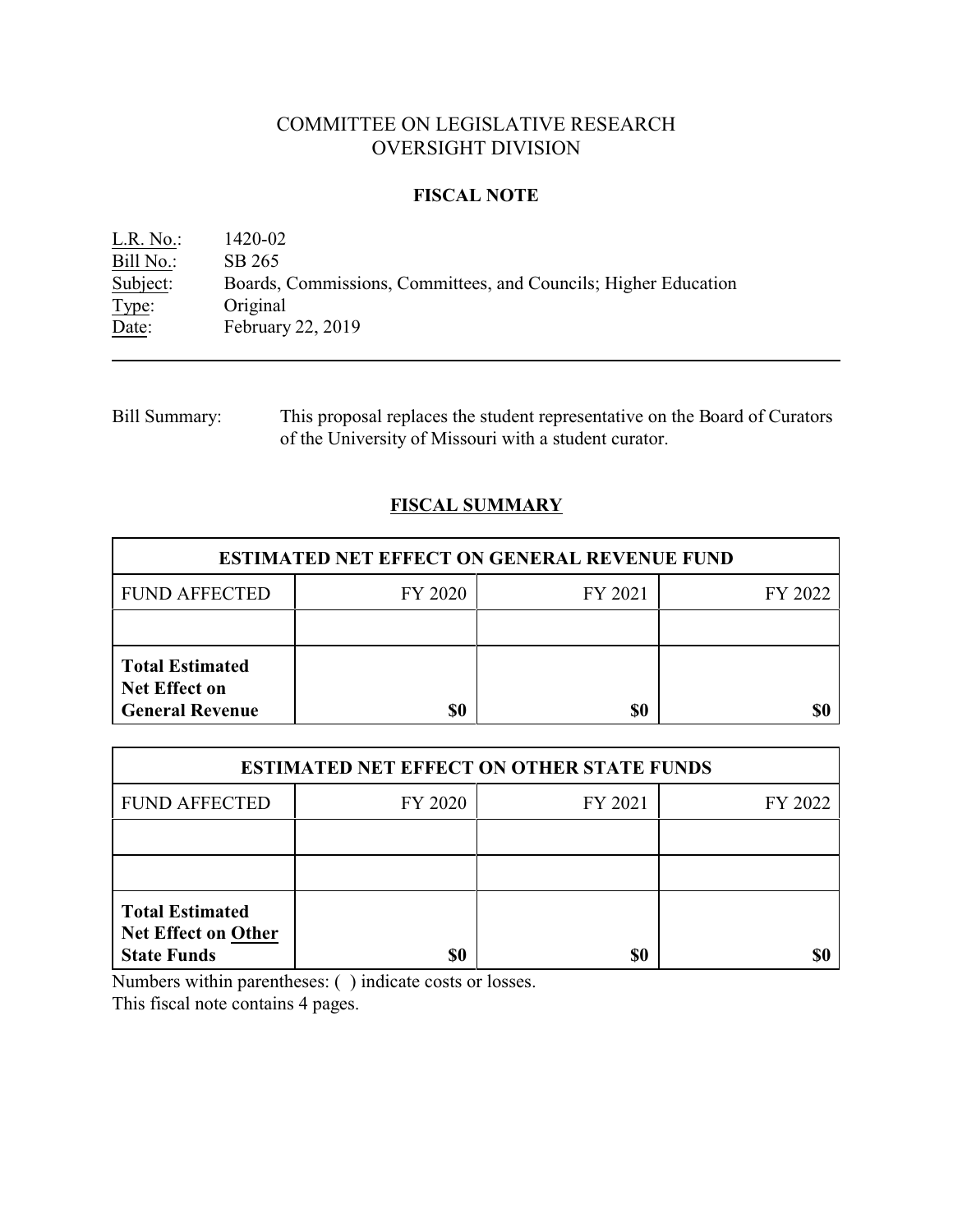L.R. No. 1420-02 Bill No. SB 265 Page 2 of 4 February 22, 2019

| <b>ESTIMATED NET EFFECT ON FEDERAL FUNDS</b>                        |         |         |         |  |
|---------------------------------------------------------------------|---------|---------|---------|--|
| <b>FUND AFFECTED</b>                                                | FY 2020 | FY 2021 | FY 2022 |  |
|                                                                     |         |         |         |  |
|                                                                     |         |         |         |  |
| <b>Total Estimated</b><br>Net Effect on All<br><b>Federal Funds</b> | \$0     | \$0     |         |  |

| <b>ESTIMATED NET EFFECT ON FULL TIME EQUIVALENT (FTE)</b>    |         |         |         |  |
|--------------------------------------------------------------|---------|---------|---------|--|
| <b>FUND AFFECTED</b>                                         | FY 2020 | FY 2021 | FY 2022 |  |
|                                                              |         |         |         |  |
|                                                              |         |         |         |  |
| <b>Total Estimated</b><br><b>Net Effect on</b><br><b>FTE</b> |         |         |         |  |

 $\Box$  Estimated Net Effect (expenditures or reduced revenues) expected to exceed \$100,000 in any of the three fiscal years after implementation of the act.

| <b>ESTIMATED NET EFFECT ON LOCAL FUNDS</b>            |     |     |     |  |  |
|-------------------------------------------------------|-----|-----|-----|--|--|
| FY 2020<br><b>FUND AFFECTED</b><br>FY 2021<br>FY 2022 |     |     |     |  |  |
| <b>Local Government</b>                               | \$0 | \$0 | \$0 |  |  |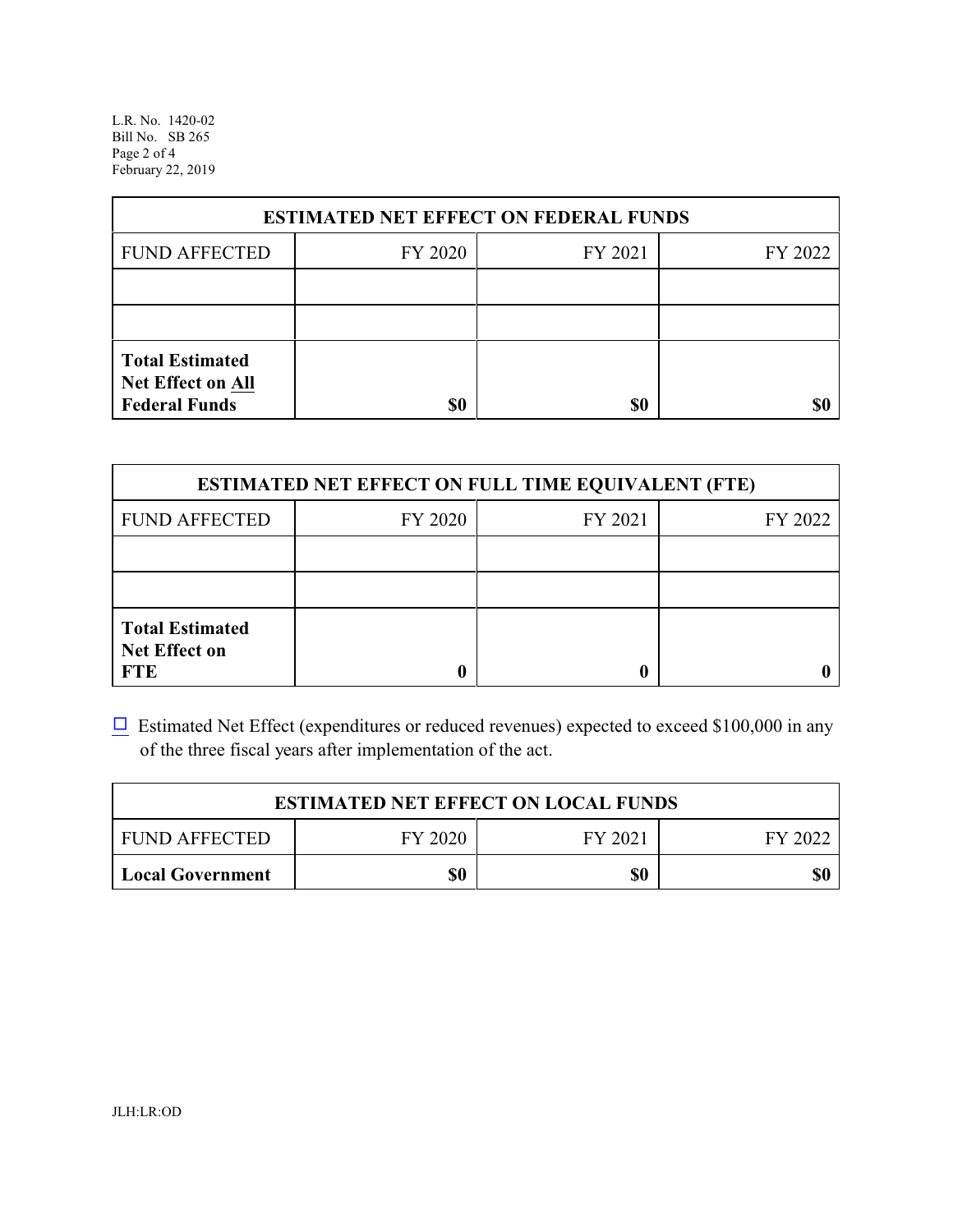L.R. No. 1420-02 Bill No. SB 265 Page 3 of 4 February 22, 2019

#### **FISCAL ANALYSIS**

#### ASSUMPTION

Officials from the **Office of the Governor** assume the Governor shall, by and with advice and consent of the senate, appoint nine members to the board of curators of the University of Missouri, one of which will be a student curator who shall have the right to vote on any matter before the board. The Student Curator is to be appointed in January 2020. There should be no added cost to the Governor's Office as a result of this measure.

Officials from the **Missouri Senate**, **Department of Higher Education** and the **University of Missouri System** each assume the proposal will have no fiscal impact on their organization.

**Oversight** notes that the responding agencies have stated the proposal would not have a direct fiscal impact on their respective organizations. Oversight does not have any information to the contrary. Therefore, Oversight will reflect a zero impact on the fiscal note.

| FISCAL IMPACT - State Government | FY 2020<br>$(10 \text{ Mo.})$ | FY 2021    | FY 2022                       |
|----------------------------------|-------------------------------|------------|-------------------------------|
|                                  | $\underline{\underline{\$0}}$ | <u>so</u>  | $\underline{\underline{\$0}}$ |
| FISCAL IMPACT - Local Government | FY 2020<br>$(10 \text{ Mo.})$ | FY 2021    | FY 2022                       |
|                                  | $\underline{\underline{\$0}}$ | <u>\$0</u> | <u>\$0</u>                    |

### FISCAL IMPACT - Small Business

No direct fiscal impact to small businesses would be expected as a result of this proposal.